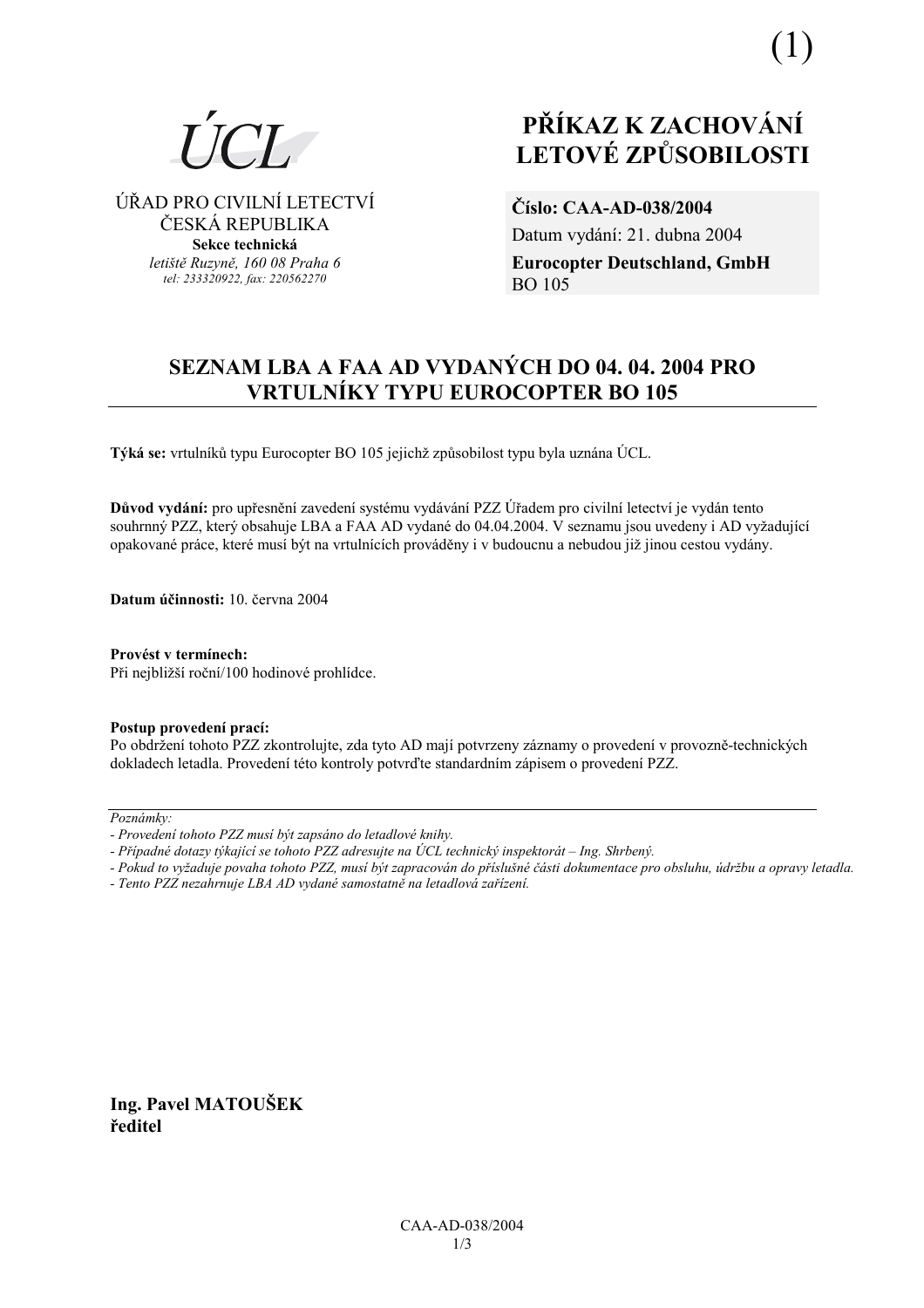Airworthiness Directives vydané LBA na vrtulník Eurocopter BO 105 ke dni 04.04.2004.

| 2001-281   | 18.10.2001 | Main Rotor P/N 105-14101 – Implementation of a calendar life limit for tension-<br>torsion-straps 2602559 and 2606576 |
|------------|------------|-----------------------------------------------------------------------------------------------------------------------|
| 1999-289/3 | 05.04.2001 | Main Rotor System - Inspection and Replacement of Tension-Torsion Strap                                               |
| 1999-300/3 | 31.08.1999 | Main Rotor System - Inspection and Replacement of Tension-Torsion Strap                                               |
| 1999-300/2 | 31.08.1999 | Main Rotor System - Inspection and Replacement of Tension-Torsion Strap                                               |
| 1999-300   | 23.08.1999 | Main Rotor System - Inspection and Replacement of Tension-Torsion Strap                                               |
| 1999-289/2 | 01.09.1999 | Main Rotor System - Inspection and Replacement of Tension-Torsion Strap                                               |
| 1999-289   | 11.08.1999 | Main Rotor System - Inspection and Replacement of Tension-Torsion Strap                                               |
| 1997-275   | 25.09.1997 | Main transmission - visual inspection of rotor mast flange for cracks                                                 |
| 1995-458   | 05.12.1995 | Installation of Voltage Controler including Overvoltage Protection                                                    |
| 1992-273   | 29.04.1992 | Transmission System - checking installed position of transmission flanges                                             |
| 1991-204   | 26.11.1991 | Insufficient clearance between PC Air Tube and Pipe Assembly                                                          |
| 1989-123/2 | 25.10.1989 | Tandemhydraulic units, valve body manifolds                                                                           |
| 1987-106/2 | 29.06.1987 | Main-rotor head - hex. bolts for blade connections                                                                    |
| 1986-148   | 25.07.1986 | Fuelsystem - drainvalve                                                                                               |
| 1986-106   | 22.07.1986 | Tailrotor gearbox - attachment bolts (P/N LN 9037-10040)                                                              |
| 1985-265   | 16.12.1985 | Tandem hydraulic system                                                                                               |
| 1985-050   | 18.02.1985 | Control rods                                                                                                          |
| 1984-178   | 05.11.1984 | Vertical Fin - Reinforcement                                                                                          |
|            |            |                                                                                                                       |
| 1983-124/2 | 30.10.1984 | Tandem hydraulic units - Failure of flat springs in the override mechanism<br>Tail rotor blades                       |
| 1984-128   | 06.08.1984 | Cargo Hook                                                                                                            |
| 1984-177/2 | 14.01.1984 |                                                                                                                       |
| 1982-099   | 28.05.1982 | Hoist cable - Failure of the cable due to damage during previous operation                                            |
| 1980-208   | 27.08.1980 | Main gear box<br>Bendix drive shaft                                                                                   |
| 1980-095/2 | 11.06.1980 |                                                                                                                       |
| 1976-256/3 | 19.02.1980 | Rotor brake                                                                                                           |
| 1978-295/2 | 21.01.1980 | Tail rotor blades and tail rotor heads                                                                                |
| 1979-235/2 | 18.10.1979 | Dual Hydraulic Boost System                                                                                           |
| 1979-444   | 17.10.1979 | Engine cowling                                                                                                        |
| 1979-443   | 17.10.1979 | Bendix shafts and Bendix clutches                                                                                     |
| 1979-234   | 14.05.1979 | Nose door for control linkage compartment                                                                             |
| 1979-135   | 20.03.1979 | Bearings of main rotor transmission                                                                                   |
| 1979-144   | 16.03.1979 | Tail rotor blade grips                                                                                                |
| 1979-137   | 16.03.1979 | Asbestos cloth of drive shaft fairings                                                                                |
| 1979-136   | 14.03.1979 | Exhaust pipe clamps                                                                                                   |
| 1978-399   | 18.12.1978 | Tail rotor blades grips                                                                                               |
| 1978-257   | 18.10.1978 | Dual hydraulic system                                                                                                 |
| 1976-136/2 | 05.10.1978 | Gearbox supports                                                                                                      |
| 1977-306   | 12.12.1977 | Broken input shaft                                                                                                    |
| 1976-317/2 | 18.01.1977 | Tail boom assembly                                                                                                    |
| 1976-255/2 | 04.10.1976 | Dual hydraulic booster                                                                                                |
| 1976-206   | 15.06.1976 | Main rotor gearbox equipped with oil pump                                                                             |
| 1975-238   | 27.10.1975 | Flange of right outboard engine mount                                                                                 |
| 1975-191/2 | 01.10.1975 | Electrical system for load hook operation                                                                             |
| 1975-172/2 | 17.09.1975 | Tandem hydraulic unit - cracks in piston rods of certain production lots                                              |
| 1975-170/2 | 17.09.1975 | Quadruple nuts and bolts of the main rotor head                                                                       |
| 1975-171   | 05.08.1975 | Electrical system                                                                                                     |
| 1975-106/2 | 16.06.1975 | Hose assemblies                                                                                                       |
| 1975-103   | 21.05.1975 | Main rotor head                                                                                                       |
| 1974-162   | 03.07.1974 | Fibreglass plastic loop                                                                                               |
| 1974-157   | 19.06.1974 | Failure of Bendix shafts                                                                                              |
| 1974-022   | 07.03.1974 | Traces of corrosion and wear have been detected on some of the bolts                                                  |
| 1973-025   | 02.03.1973 | Tail rotor output bendix drive shaft                                                                                  |
| 1972-023   | 16.03.1972 | Allison C 250 Engine - Life limit                                                                                     |